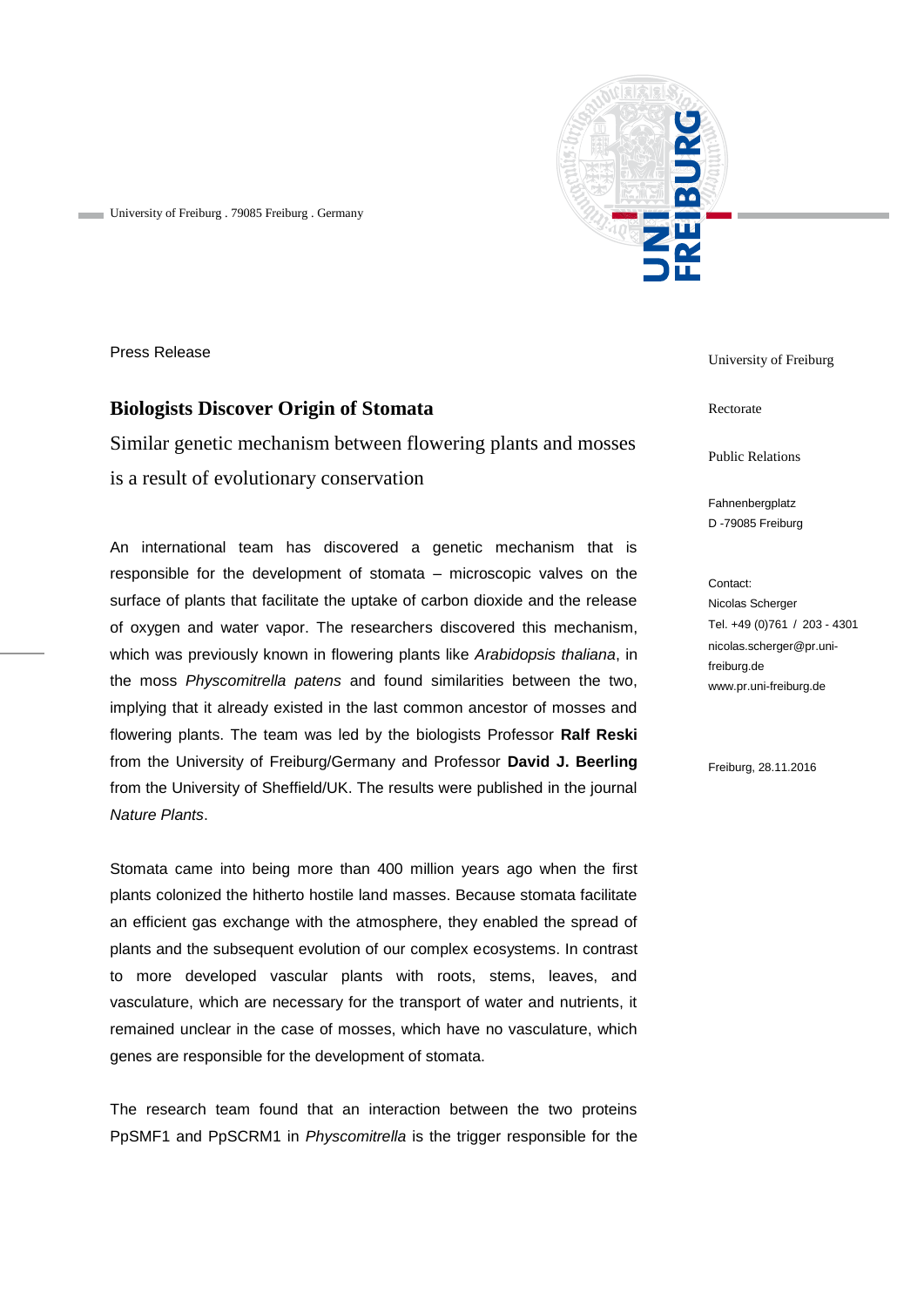development of stomata in moss. When they deleted one of these genes, 2 moss developed without stomata. The researchers found that this mechanism is similar to the interaction of the two proteins MUTE and FAMA, which triggers the development of stomata in *Arabidopsis*. The genes which encode these proteins therefore originate from the last common ancestor of mosses and flowering plants – the prehistoric plants which left the fresh water to dwell on rocks and thus laid the foundation for the development of all current ecosystems on the mainland.

"Our results show that the development of stomata originated over 400 million years ago and predated the development of roots, stems, and leaves," explains Reski. "This evolutionary innovation fundamentally changed the global cycles of carbon, water, and energy and thus was a prerequisite for all life forms on the mainland, including us humans."

Ralf Reski holds the Chair of Plant Biotechnology at the Faculty of Biology of the University of Freiburg/Germany. He is a founding principal investigator of the Cluster of Excellence BIOSS Centre for Biological Signalling Studies.

Researchers from the LMU Munich/Germany, the University of Leeds/UK, the University of Michigan/USA, and Stanford University/USA were also involved in this study.

## **Original publication:**

Caspar C. Chater, Robert S. Caine, Marta Tomek, Simon Wallace, Yasuko Kamisugi, Andrew C. Cuming, Daniel Lang, Cora A. MacAlister, Stuart Casson, Dominique C. Bergmann, Eva L. Decker, Wolfgang Frank, Julie E. Gray, Andrew Fleming, Ralf Reski, David J. Beerling: Origin and function of stomata in the moss *Physcomitrella patens*. Nature Plants 2, 16179.

## **Caption:**

Fluorescence microscopy of *Physcomitrella* cells showing two stomata. (Photo: Dr. Stefanie Mueller)

The University of Freiburg achieves top positions in all university rankings. Its research, teaching, and continuing education have received prestigious awards in nationwide competitions. Over 24,000 students from 100 nations are enrolled in 188 degree programs. Around 5,000 teachers and administrative employees put in their effort every day – and experience that family friendliness, equal opportunity, and environmental protection are more than just empty phrases here.